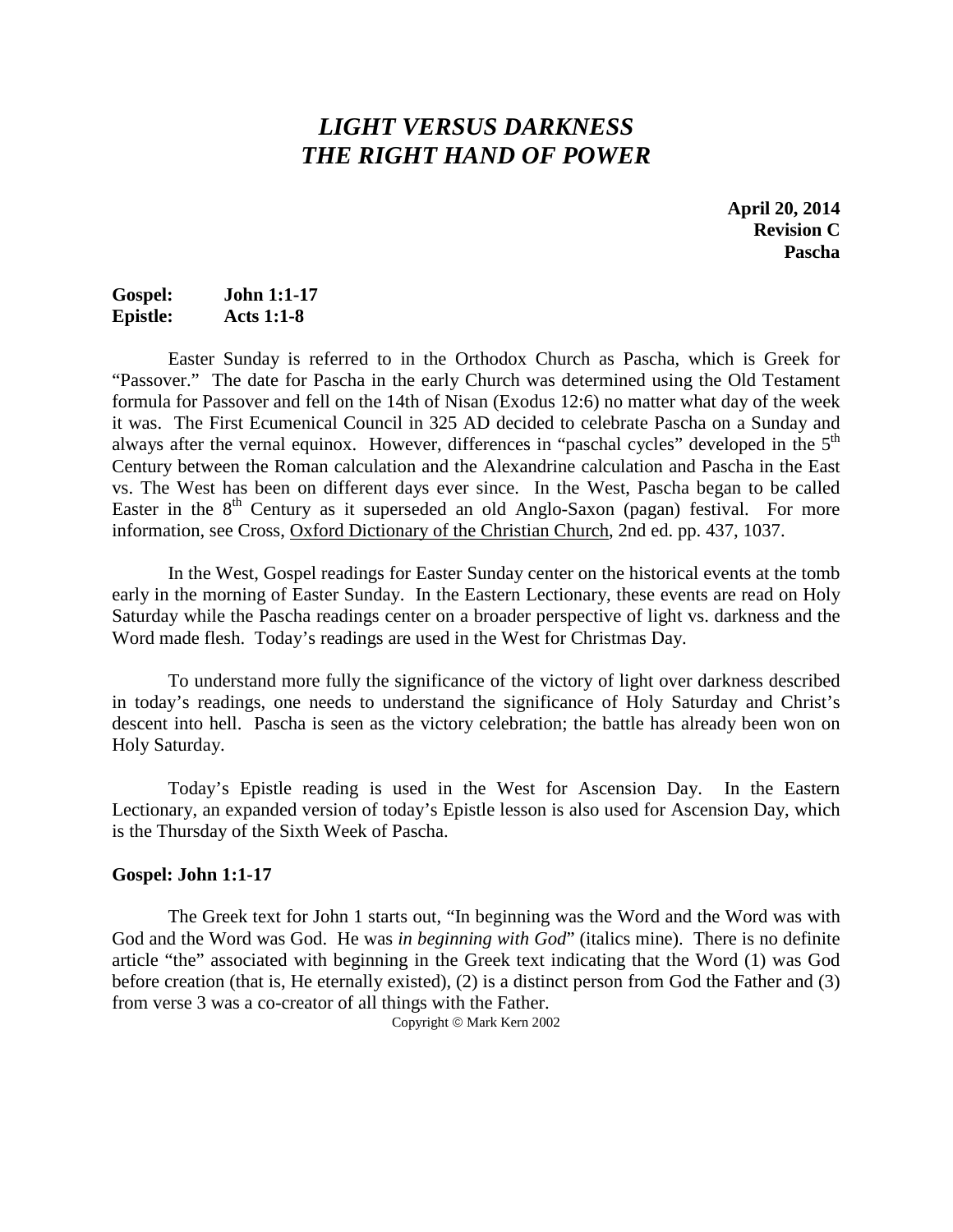The next thought John presents is the subject of light versus darkness. This parallels the account in Genesis 1:1-5 where the initial state described for the earth was darkness. "Darkness was over the surface of the deep" as the Spirit of God moved over the surface of the waters. (Genesis 1:1-13 is one of the Old Testament readings for Holy Saturday Vespers.)

In the Genesis 1 account, the "light" that was created on the first day had no embodiment until the fourth day when God created the sun, moon and stars. This is reminiscent of the days of the New Jerusalem when the sun, moon, lamps and lights will not be needed because the glory of God is all the illumination needed (Revelation 21:23, 22:5, Isaiah 60:19-20). Yet on the first day, God separated the light from the darkness. How is this possible if there is no embodied light?

From our Gospel lesson, "In Him was life and the life was the light of men. And the light shines in the darkness and the darkness did not overcome it" (John 1:5). The darkness spoken of here takes on an evil dimension as the forces of darkness. John mentions this again in 3:19 "...men loved darkness rather than light because their deeds were evil."

Darkness is spoken of throughout Scripture as the eternal abode of the ungodly. For example, speaking of Cain, Balaam, Korah and others: for them, "The gloom of darkness is reserved forever" (Jude 13, 2 Peter 2:17). Those who are judged unrighteous at the Last Judgment are said to be "cast into the outer darkness" (Matthew 8:12, 22:13, 25:30), where there will be weeping and gnashing of teeth.

Even today, "We wrestle not against flesh and blood but against the rulers of the darkness of this age" (Ephesians 6:12). In doing so, we have become sons (and daughters) of light and are not of the darkness (1 Thessalonians 5:5, John 12:35-36). In fact, we have been delivered out of darkness into the light of God (1 Peter 2:9, Ephesians 5:8, Colossians 1:13).

John Chrysostom reasoned that if He "gives light to all men that come into the world" (John 1:9), how is it that so many continue unenlightened? For not all have known the majesty of Christ. How then does He give light to all men? He gives light to all as far as in Him lies. But if some, willfully closing the eyes of their mind, would not receive the rays of that Light, their darkness arises not from the nature of the Light, but from their own wickedness, who willfully deprive themselves of the gift (Homily viii on John 1).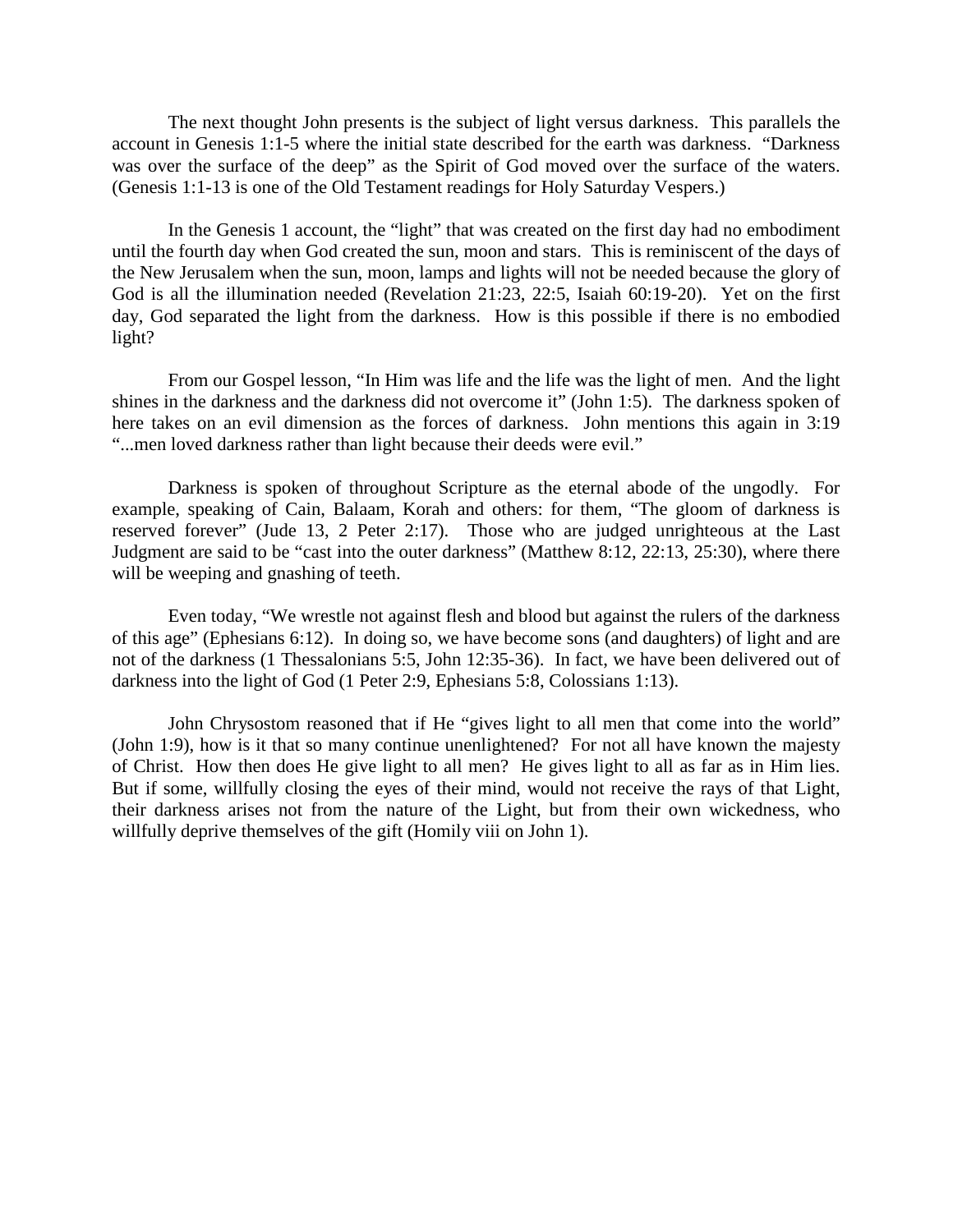## **Old Testament Readings**

As a prelude to the Gospel for Pascha, two Old Testament passages that deal with light vs. darkness are read for Holy Saturday Vespers:

**The Saints Clothed in Brightness**: Isaiah 61:10-62:5: In this passage, the people of God are clothed with the garments of salvation and wrapped with a robe of righteousness (v.10) such that Jerusalem's righteousness goes forth like brightness and her salvation like a burning torch (62:1). Other details:

- The Gentiles will see their righteousness and glory (62:1)
- They will be called by a new name  $(62:2)$
- They will be the Lord's crown (62:3)
- They and the Land will be married to the Lord (62:4)
- Their God will rejoice over them as a bridegroom rejoices over his bride  $(62.5)$

All this sounds very much like the Apostle John's vision of the end of time regarding the New Jerusalem (Revelation 21:2), and the Apostle Paul's vision for the Gentile Church (2 Corinthians 11:2).

**The Light Has Come**: Isaiah 60:1-16: This passage contains mixed imagery of Christ's First and Second Coming. The theme is "Arise, shine; for your light has come, and the glory of the Lord has risen upon you" (v.1). It goes on to say that:

- Darkness will cover the earth (v.2)
- The Lord will rise upon His people and His glory will appear to them  $(v.2)$
- The Gentiles will come to your light  $(v.3)$
- The wealth of the Gentiles will come to you  $(v.5)$ ; see Revelation 21:26)
- They will bring gold and frankincense (v.6; see The Magi, Luke 2:11)
- The Holy One of Israel has glorified you  $(v.9)$
- Jerusalem's gates will be open continually (v.11; see Revelation 21:25)
- All the rulers of the earth will serve the Lord and bow down before the Lord's people (vv.11-14; see Revelation 21:24).

From the close parallel with Revelation 21, both the First and Second Coming are being celebrated in the victory of light over darkness.

# **John the Baptist Bore Witness to the Light**

In our Gospel text, it is stated that John the Baptist bore witness to the Light (John 1:6-8) and a number of the Twelve Apostles were first disciples of John the Baptist. For sure John the Apostle and Andrew were (John 1:40) and probably also Peter, James, Philip and Nathanael (John 1:40-45). When John the Baptist pointed to Jesus "Behold the Lamb of God who takes away the sin of the world!" (John 1:29, 33-34, 36) a number of John's disciples began to follow Jesus. This did not bother John because John recognized his cousin Jesus as "He who comes after me has become ranked before me because He existed before me" (John 1:15).

John was a "burning and shining lamp and people were willing for a time to rejoice in his light" (John 5:35). Even Herod rejoiced in John's light for a while (Mark 6:20). Yet John stated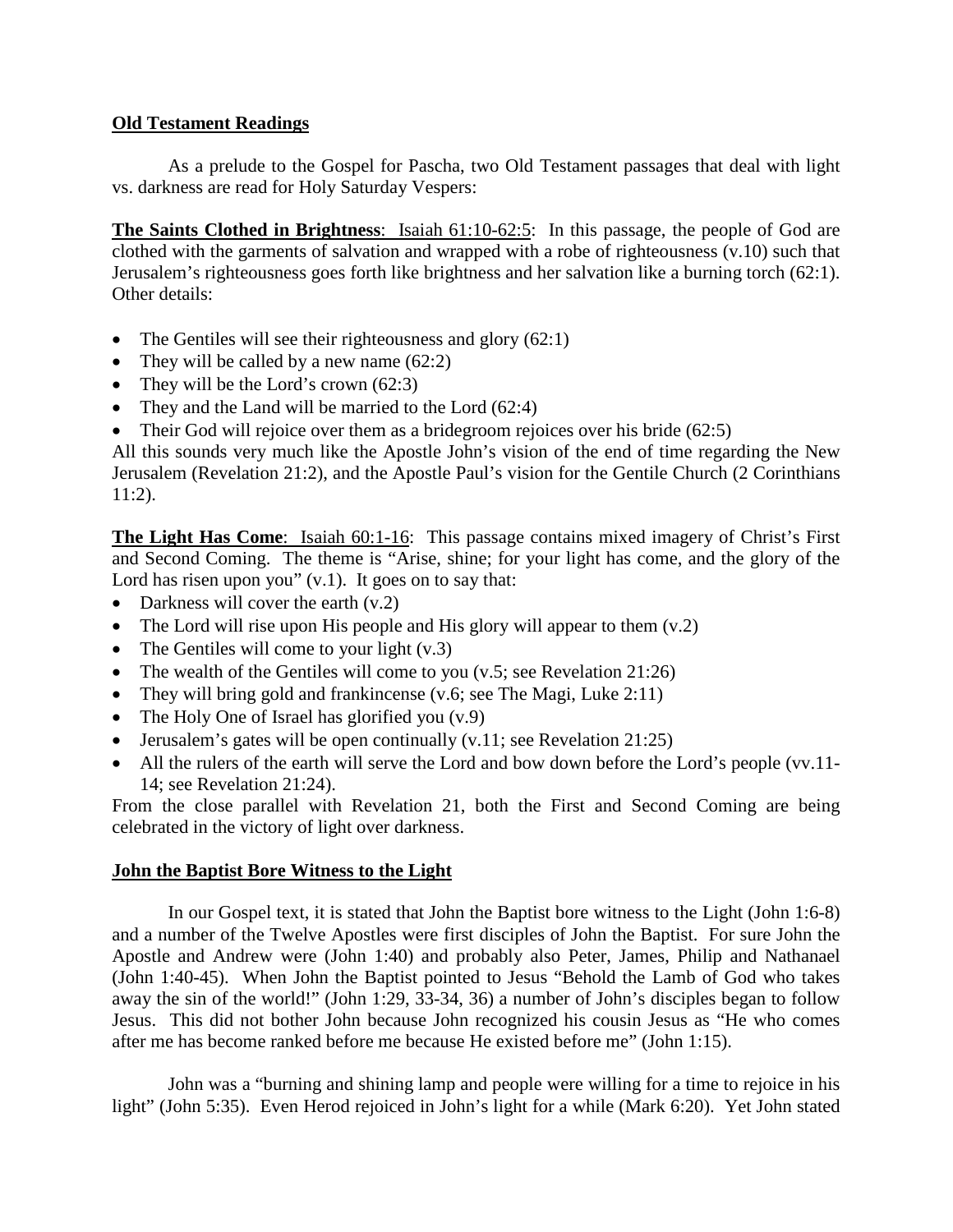that he, himself, was not that true Light that gives light to every man coming into the world (John 1:9). John did not understand everything. For example, he did not understand why he should baptize Jesus rather than vice versa (Matthew 3:14-15). While in prison, John also did not understand the direction and purpose of Jesus' ministry (Matthew 11:2-6). But John obeyed what he knew and was referred to by the Lord as the greatest of the Prophets (Luke 7:28). John (the Apostle) said that John (the Baptist) came that all men through him might believe (John 1:7).

John Chrysostom stated that Christ's coming said, in brief, "'I am God; and the really-Begotten Son of God, and am of that simple and blessed Essence. I need none to witness to Me; and even though none would do so, yet I am not by this anything diminished in My Essence. But because I care for the salvation of the many, I have descended to such humility as to commit the witness of Me to a man.' For by reason of the groveling nature of the Jews, the faith in Him would in this way be more easily received and more palatable... For (to prove) that He had no need of that (herald's) testimony, it would have sufficed that He should only have shown Himself as to Who He was in His unveiled Essence. But doing this, He would have annihilated all, since none could have endured the encounter of that unapproachable light" (Homily VI on John 1).

### **The Word Became Flesh**

Also in the Gospel text, Jesus, the Son of God, is referred to as "the Only Begotten of the Father" (John 1:14; see also John 3:16, 1 John 4:9, Isaiah 9:6). He is referred to as "Only Begotten" because He is the only one who was eternally born of the Father, making Him God of God. During Creation Week, all things were made through Him and without Him nothing was made that was made" (John 1:3, Hebrews 1:8-12). The Holy Spirit, on the other hand, proceeds from the Father (John 15:26). Both the Son's begotten-ness and the Holy Spirit's procession are mysteries that are unknowable by human wisdom. However, both the Son and the Holy Spirit are described in the Scriptures as God (2 Corinthians 3:17, 18, John 15:26, 1 John 5:6, Ephesians 4:3-6, John 1:32-34, Matthew 1:18).

John Chrysostom used a good analogy to describe the eternal begotten-ness of the Son and showed what are the implications of denying this:

"Tell me, then, does the radiance of the sun proceed from the substance itself of the sun, or from some other source? Any one not deprived of his very senses must confess, that it proceeds from the substance itself. Yet, although the radiance proceeds from the sun itself, we cannot say that it is later in point of time than the substance of that body, since the sun has never appeared without its rays. Now if in the case of these visible and sensible bodies there has been shown to be something, which proceeds from something else, and yet is not after that from whence it proceeds; why are you incredulous in the case of the invisible and ineffable Nature? This same thing there takes place, but in a manner suitable to That Substance. For it is for this reason that Paul too calls Him 'Brightness' (Hebrews 1:3); setting forth thereby His being from Him and His Co-eternity. Again, tell me, did he create not all the ages and every interval? Any man not deprived of his senses must necessarily confess this. There is no interval therefore between the Son and the Father; and if there be none, then He is not after, but Co-eternal with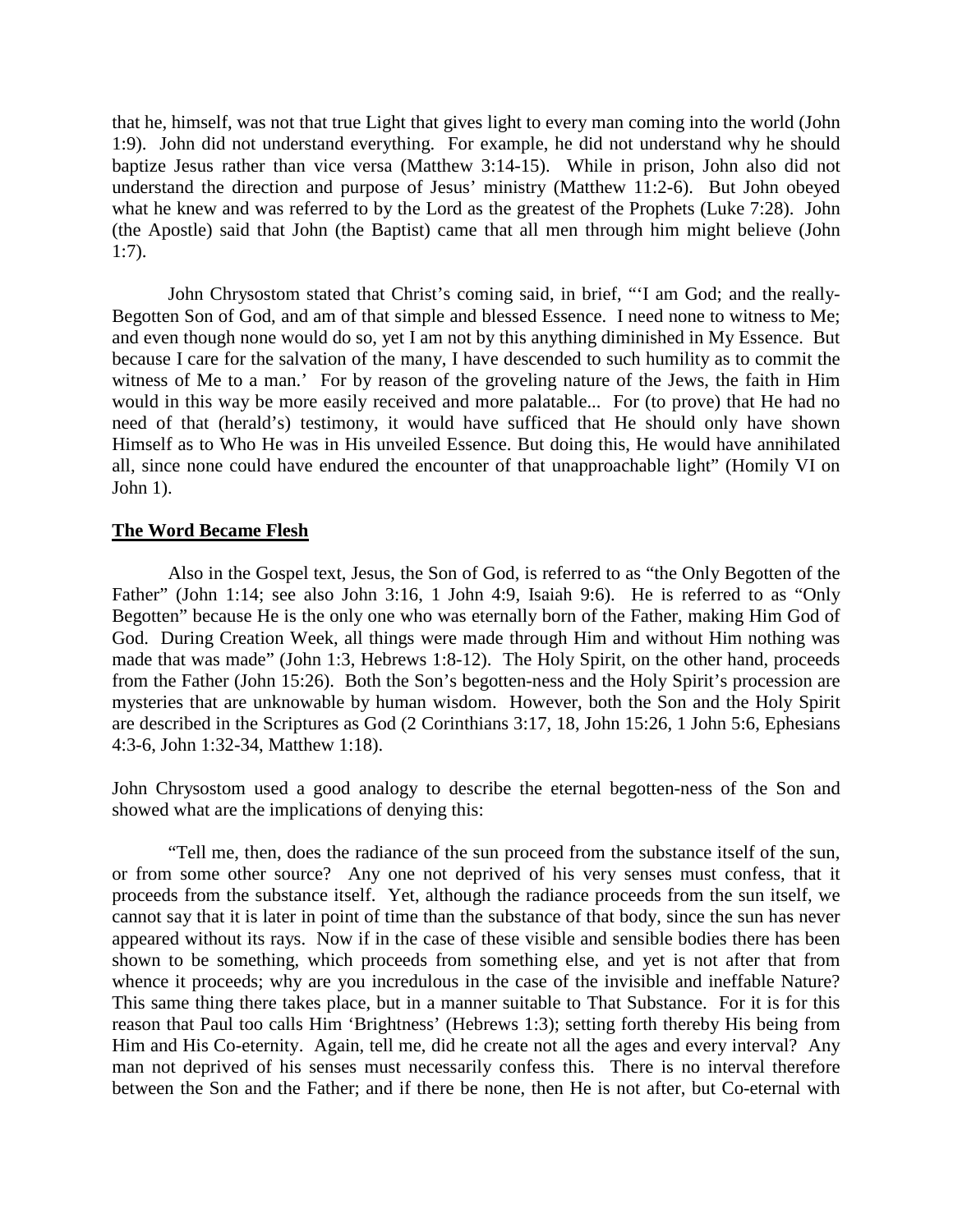Him. For "before" and "after" are notions implying time, since, without age or time, no man could possibly imagine these words; but God is above times and ages."

"But if in any case you say that you have found a beginning to the Son, see whether by the same reason and argument you are not compelled to reduce the Father also to a beginning, earlier indeed, but still a beginning. For when you have assigned to the Son a limit and beginning of existence, do you not proceed upwards from that point, and say, that the Father was before it? Clearly you do. Tell me then, what is the extent of the Father's prior subsistence? For whether you say that the interval is little, or whether you say it is great, you equally have brought the Father to a beginning. For it is clear, that it is by measuring the space that you say whether it is little or great. Yet it would not be possible to measure it, unless there were a beginning on either side; so that as far as you are concerned you have given the Father a beginning, and henceforth, according to your argument, not even the Father will be without beginning. Do you see that the word spoken by the Savior is true, and the saying everywhere discovers its force? And what is that word? It is, (John 5:23) 'He that honors not the Son, honors not the Father'" (Homily IV on John 1).

Gregory of Nazianzus  $(4<sup>th</sup> Century)$  described it as follows, "And He is called the Word, because He is related to the Father as word to mind. ....Perhaps, too, this relation might be compared to that between the definition and the thing defined since this also is called logos. For, it says, he who has mental perception of the Son (for this is the meaning of 'has seen') has also perceived the Father; and the Son is a concise demonstration and easy setting forth of the Father's nature. For everything that is begotten is a silent word of Him who begot it. ...He is also called Wisdom, as the knowledge of things divine and human...And Power, as the sustainer of all created things and the furnisher to them of power to keep them together. And Truth...and as the pure seal of the Father and His most unerring impress. And the Image, as of one substance with Him...For this is the nature of an image, to be the reproduction of its archetype" (*Fourth Theological Oration).*

John Chrysostom added that the Word made flesh does not mean that God changed. The Psalm says, "They shall all grow old as a garment; and as a vesture shall you fold them and they shall be changed. But You are the same and Your years shall not fail" (Psalm 102:26 LXX). For there is nothing better than He (nor even equal to or approaching) to which He might advance and reach. It remains that if He were to change, it would be a change for the worse; and this would not be God. Instead Chrysostom noted that the Word was made flesh and *dwelt among us* (John 1:14). This is not a change of the unchangeable Nature, but of Its dwelling and inhabiting. That which dwells cannot be the same as that in which it dwells, but different. Nothing can inhabit itself. God the Son became man but didn't cease being God or change or add to the Godhead. God the Word and the Flesh are One, not by any confusion or obliteration of substance but by a certain union ineffable and beyond understanding (Homily xi on John 1).

The effect on us is this: with the Holy Spirit in us, Jesus is not as ashamed to call us brothers (Hebrews 2:11). In fact, He refers to us as part of His Body and as His members just like the limbs of a body are members of that body (1 Corinthians 6:12-20 which is the Epistle lesson for the Sunday of the Prodigal Son in February). Thus we have become sons and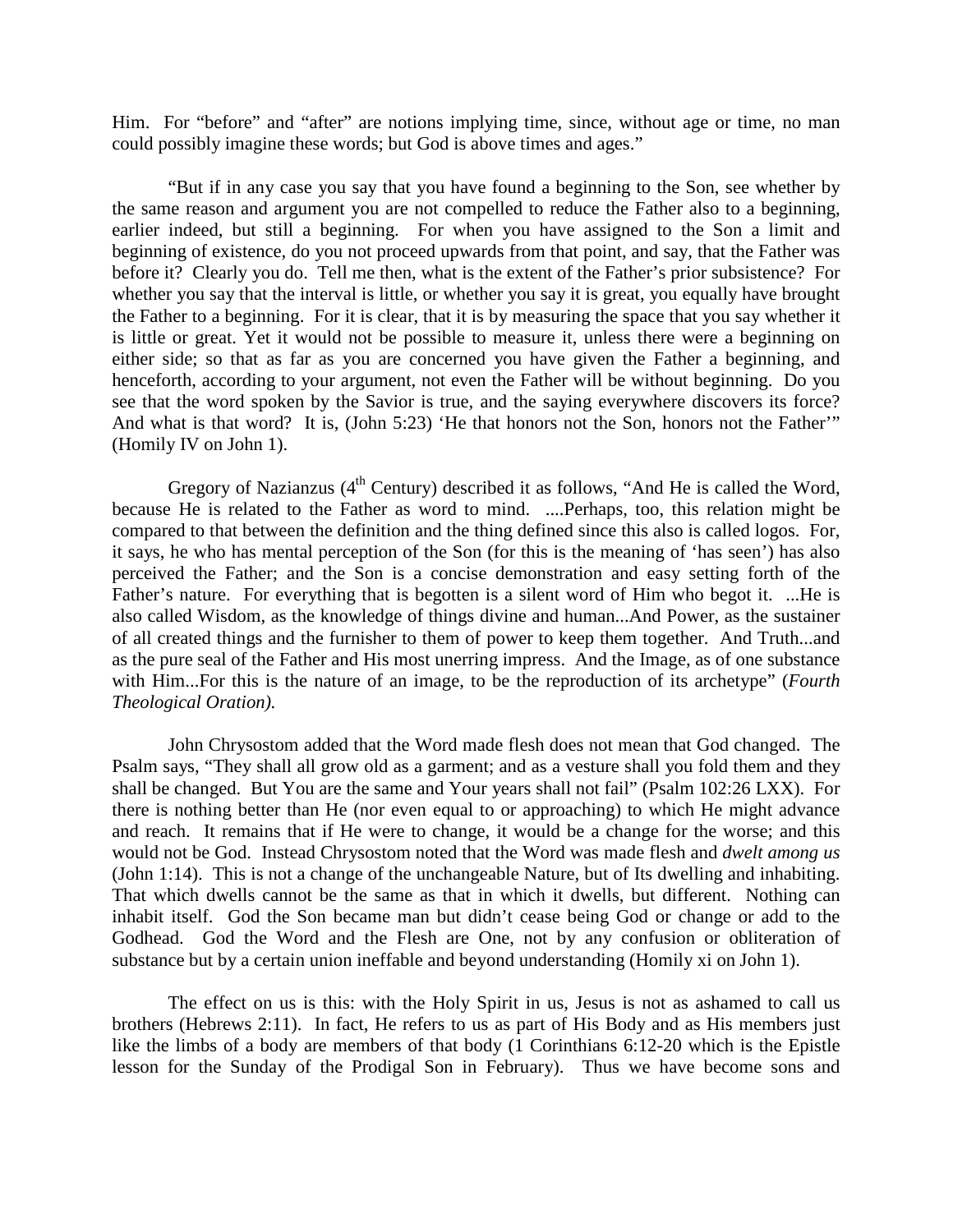daughters of God also, and we address Him as such in the Lord's Prayer, "Our **Father**, Who art in heaven..." (Matthew 6:9-13).

Chrysostom noted the phrasing used by John in this passage and asked, "Why then did he say not that 'He made them sons of God' but instead said, 'He gave them power to become sons of God'? To show that we need much zeal to keep the image of Sonship impressed on us at Baptism all through life without spot or soil. And at the same time to show that no one shall be able to take this power from us unless we are the first to deprive ourselves of it" (Homily x on John 1).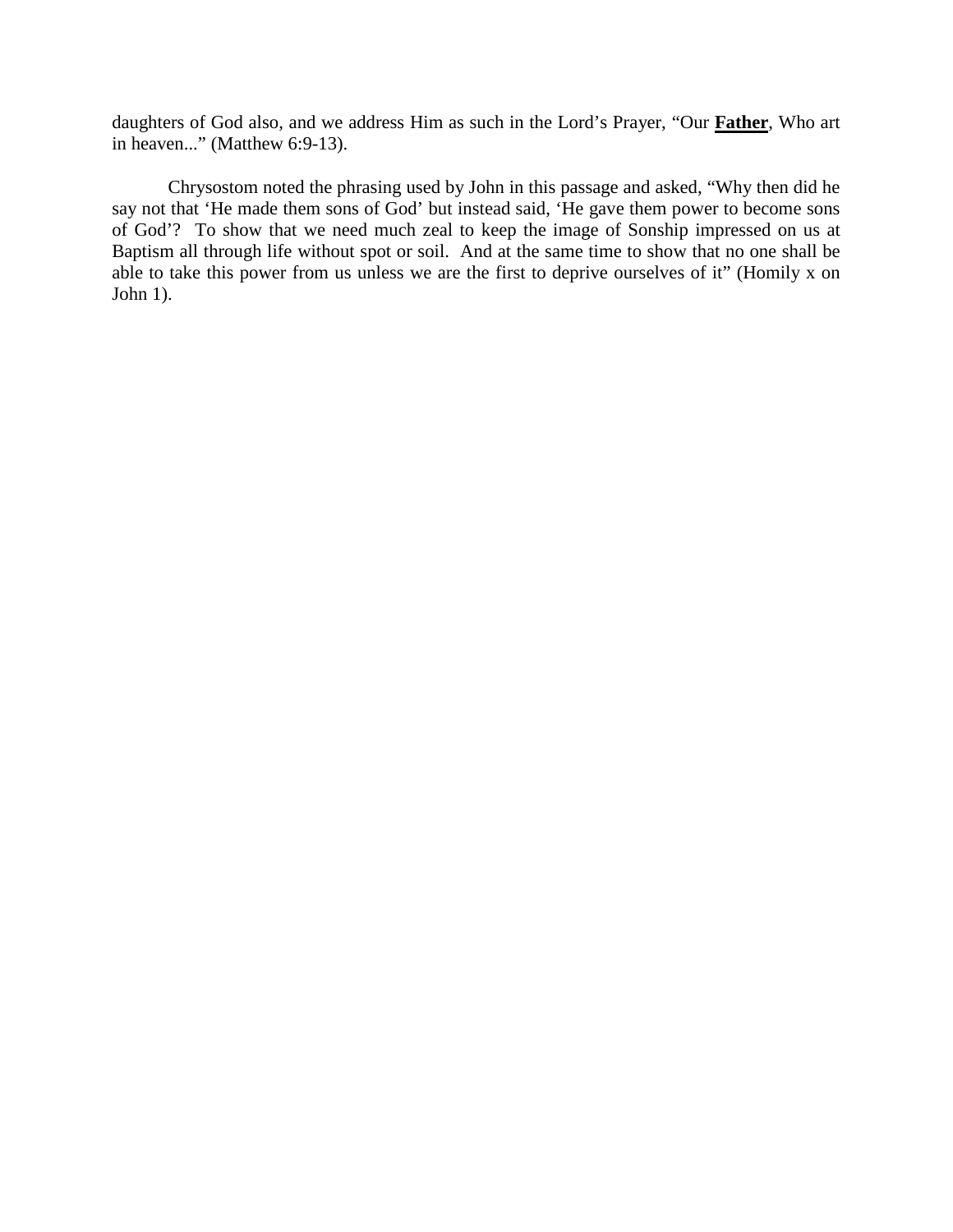# *THE RIGHT HAND OF POWER*

**April 20, 2014 Revision C Pascha**

### **Epistle: Acts 1:1-8**

In beginning Acts, Luke addresses his account to one Theophilus about whom we know very little. From Luke 1:3-4, we can infer that Theophilus was a prominent Gentile (most excellent Theophilus v.3) and had been instructed in the Faith (v.4) already. According to tradition, Theophilus was a governor in Antioch, and was very well known; Luke was also from Antioch. Luke was writing to confirm the certainty of those things Theophilus already had been taught. Luke's Gospel ends with the Ascension in 30 AD and Acts begins with the Ascension and ends with Paul in Rome about 62 AD. Following the end of Luke's record in Acts 28, Luke continued to travel with Paul up until Paul's martyrdom in Rome in about 67 AD (2 Timothy 4:11). After 67 AD, Luke traveled extensively as an evangelist and was martyred in the mid 80s in Egypt. Many authorities date Luke's Gospel as being written after 70 AD and Acts around 75 AD. If this were the case, it seems strange that Luke would end the account in Acts and leave out the end of Paul's life and the last 13 years of what's happened. The last chapter of Acts suggests that Luke wrote Acts about 62 AD and that Luke wrote his Gospel a short time earlier.

#### **The Ascension**

The Epistle lesson continues the theme of the Gospel lesson in speaking of Pascha from a broader perspective than just the actual events. In today's reading, Jesus was about to ascend back to the Father to be glorified as He was before He came. And He had told His disciples to wait for the Promise from the Father (which is the Holy Spirit, who proceeds from the Father, John 15:26).

From the Gospel lesson, we have seen Jesus described in terms of light vs. darkness. From the Epistle lesson, we see Jesus presented in terms of His Deity preparing to return to the Father after having accomplished His mission.

In taking on human flesh, Jesus emptied Himself and took on the form of a slave (Philippians 2:7). Yet, prior to that, He was in the form of God and equal to God the Father (Philippians 2:6, John 5:18, 10:33, Colossians 2:9). In becoming a man, born of the Virgin Mary, He took on poverty and laid aside His eternal wealth (2 Corinthians 8:9). He came to serve, not to be served (Matthew 20:28).

In ascending back to the Father, Jesus sat down at the Right Hand of God (Mark 16:19, Luke 22:69, Acts 7:55-56, Romans 8:34, Ephesians 1:20, Colossians 3:1, Hebrews 1:3, 8:1, 10:12, 12:2, 1 Peter 3:22). From there, He will return again at the Right Hand of Power (Mark 14:62, Psalm 110:1, Revelation 19:11-16). From this point of view, we can rejoice that Jesus ascended back to the Father (John 14:28).

Copyright © Mark Kern 2002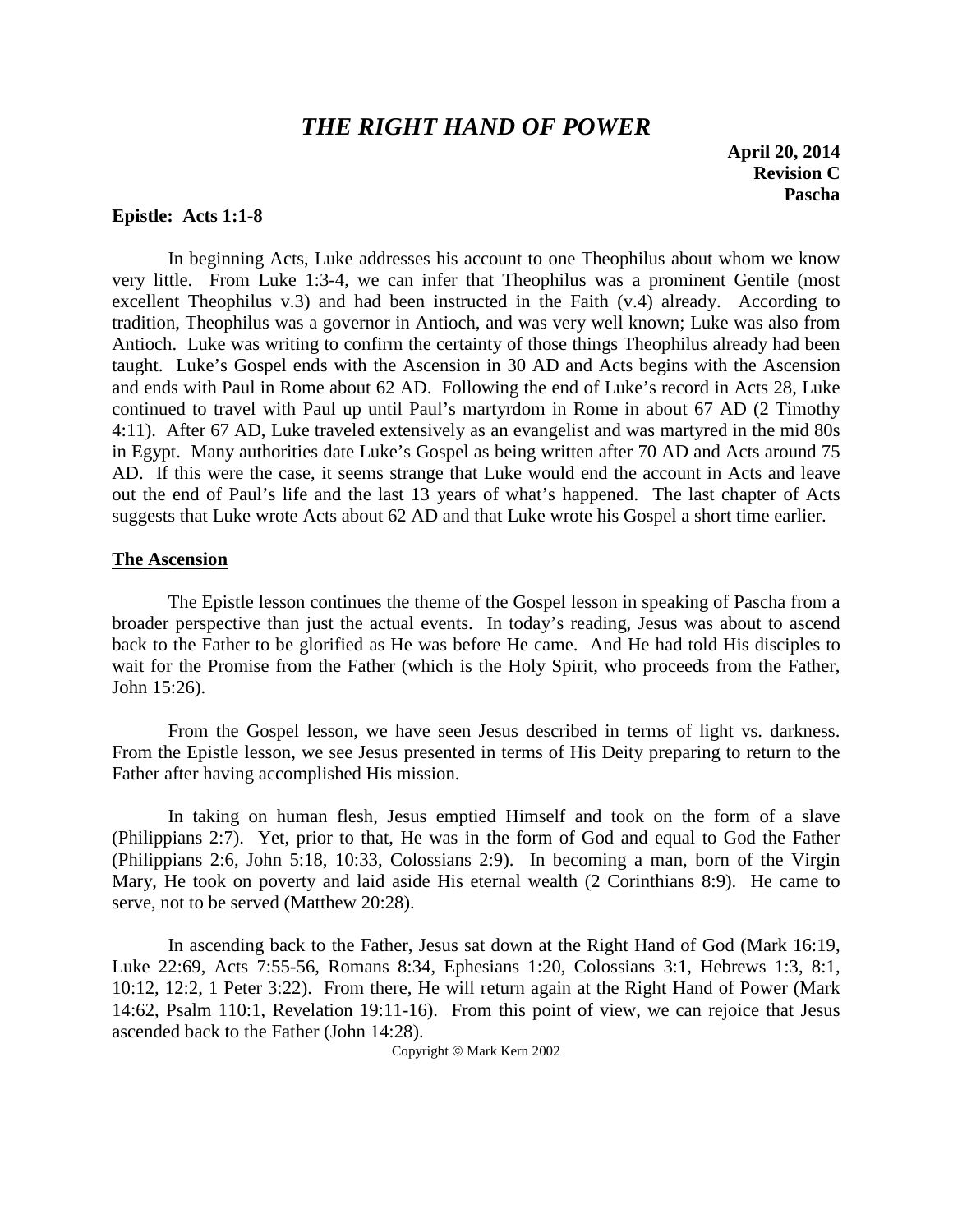As He ascended, He did not go empty handed. He led captivity captive (Ephesians 4:8- 10, Colossians 2:15) and plundered (literally stripped naked or off clothed) the rulers and authorities of Hades. In the Orthodox worship service, we speak of Jesus having plundered Hades, and iconography pictures Adam and Eve as being released from captivity in Hades.

At the Tomb, the angels had told the Myrrh-Bearing Women that "He is going before you into Galilee" (Matthew 28:7). Thus the Eleven "went away into Galilee to the mountain which Jesus had appointed for them" (Matthew 28:16). In the Epistle text, He was "seen by them during 40 days and was speaking of the things pertaining to the Kingdom of God" (Acts 1:3). Just prior to His Ascension, He commanded them "not to depart from Jerusalem, but to wait for the promise of the Father" (v.4). During these 40 days, His followers' eyes were opened and they regarded Him in a much different light. For example, at the tomb on Pascha morning, Jesus told Mary Magdalene, "Do not cling to me for I have not yet ascended to My Father..." (John 20:17). That is to say, "You need to regard Me differently now, Mary."

Cyril of Jerusalem stated<sup>[1](#page-7-0)</sup> that when Mary met the risen Christ at the Tomb, He had the dead with Him, but she didn't know it.

"Mary came seeking Him, according to the Gospel, and did not find Him; and presently she heard from the Angels, and afterwards saw the Christ. These things are written in the Song of Songs, 'On my bed I sought Him whom my soul loved. By night on my bed I sought Him, Whom my soul loved' (Canticles 3:1, John 20:1-2). Mary, it says, came while it was yet dark. And in the Gospels Mary says, 'They have taken away my Lord, and I know not where they have laid Him' (John 20:13). But the Angels that were present cure their lack of knowledge; for they said, 'Why do you seek the living among the dead?' (Luke 24:5) He not only rose, but had also the dead with Him when He rose. But she didn't know this, and in her person the Song of Songs said to the Angels, 'Did you see Him, Whom my soul loved? It was but a little that I passed from them'; that is, from the two Angels, until I found Him. I held Him, and would not let Him go'" (Canticles 3:3-4).

Gregory of Nyssa commented<sup>[2](#page-7-1)</sup> on Jesus' words to Mary. The message that He wanted her to communicate back to His brethren was that man was no longer alienated from God, and that they would need to learn to "touch" Him in a new way.

"The orthodox interpretation of these words, the sense in which we have been accustomed to believe that they were spoken to Mary, is I think manifest to all, who have received the Faith in truth. Others, who allege against us such phrases as "being recognized by touch," and "being associated with men by brotherhood," may consider them to be proper either to the Divine or to the Human Nature. For they may see in the Godhead the capacity of being seen and touched, and all the attributes of corporeal nature".

"Christ was discoursing with Mary about His brethren. 'Go to My brethren and say to them, 'I am ascending to My Father and your Father, and *to* My God and your God' (John 20:17). Yet, the Only Begotten has no brethren; if

<span id="page-7-0"></span><sup>&</sup>lt;sup>1</sup> Cyril of Jerusalem, Catechetical Lectures, XIV, 12. <sup>2</sup> Gregory of Nyssa, Against Eunomius, XII, 1.

<span id="page-7-1"></span>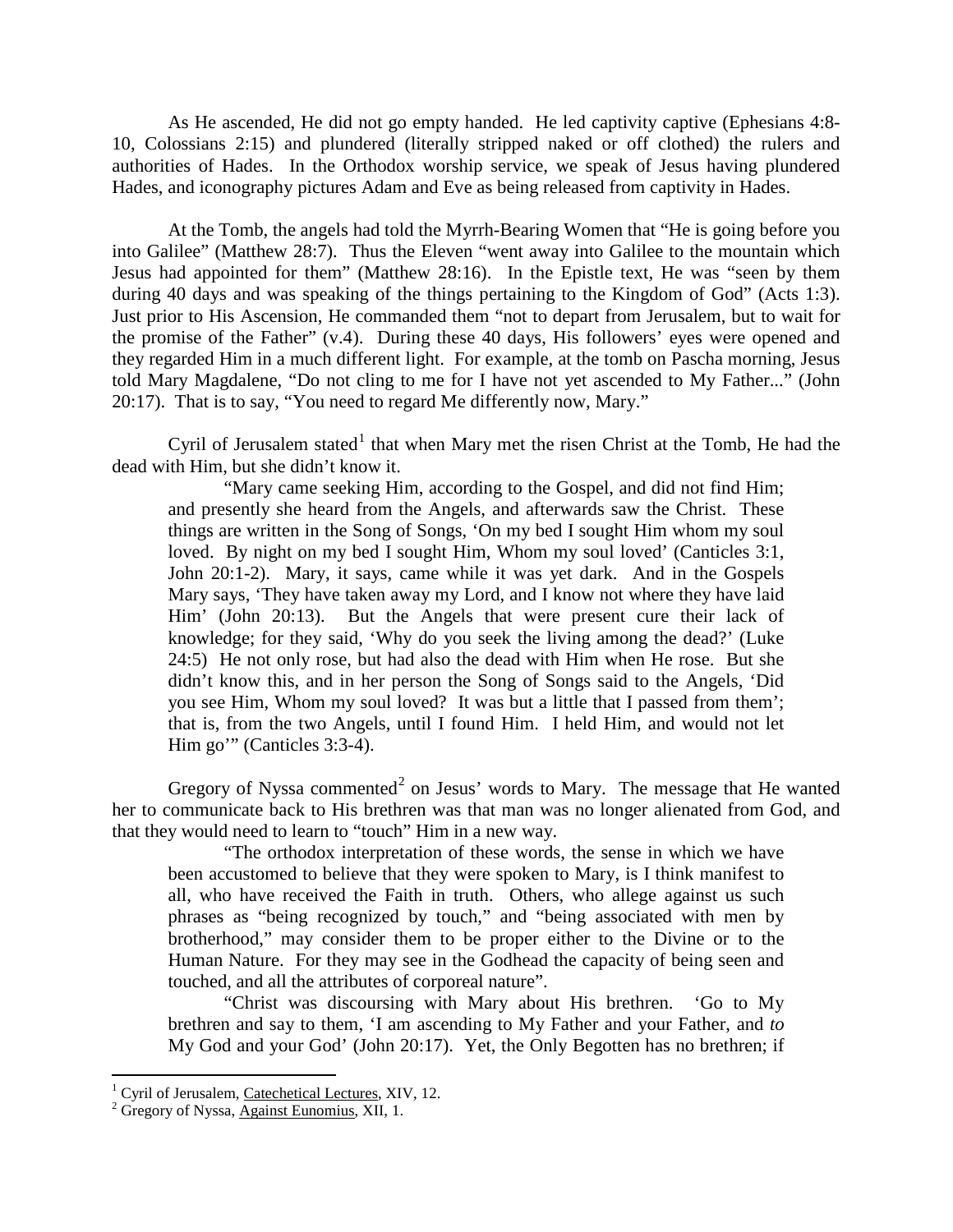He had brethren, how could the property of being Only Begotten be preserved? On the other hand, the same Person Who said, 'God is a Spirit' (John 4:24), said to His disciples, 'Handle Me' (Luke 24:39), that He may show that while the Human Nature is capable of being handled the Divinity is intangible. The Divine power is not discoverable by touch (Acts 17:27), but by intelligent contemplation and faith. He Who ate before the eyes of His disciples, and promised to go before them into Galilee and there be seen of them, — whom does He reveal Him to be Who should so appear to them? God, Whom no man has seen or can see? (1 Timothy 6:16, John 1:18) Or the bodily image, that is, the form of a servant in which God was?"

"Now the words addressed to Mary are not applicable to the Godhead of the Only Begotten. But what is the meaning of what He then uttered?"

"He Who is by nature Father of existent things, from Whom all things have their birth, has been proclaimed as one. 'For there is one God and Father, of Whom are all things' (1 Corinthians 8:6). Accordingly human nature did not enter into the creation from any other source, nor grow spontaneously from Adam, but it had for its author none other than the Father of all".

"By the wiles of him that sowed in us the tares of disobedience, our nature no longer preserved in itself the impress of the Father's image, but was transformed into the foul likeness of sin. For this cause it was grafted, by virtue of similarity of will, into the evil family of the father of sin. So that the good and true God and Father was no longer the God and Father of him who had been thus outlawed by his own depravity. But instead of Him, Who was by Nature God, those were honored who, 'by nature were not Gods', (Galatians 4:8) and in the place of the Father, he was deemed father who is falsely so called".

"Since, then, this was the sum of our calamity, humanity was exiled from the good Father, and was banished from the Divine oversight and care. For this cause He, Who is the Shepherd of the whole rational creation, left in the heights of heaven His unsinning and supramundane flock, and, moved by love, went after the sheep, which had gone astray, even our human nature".

"Since then it was impossible that our life, which had been estranged from God, should of itself return to the high and heavenly place, He Who knew no sin was made sin for us (2 Corinthians 5:21). He freed us from the curse by taking on Him our curse as His own (Galatians 3:13). Having taken up, and, 'slain' in Himself 'the enmity' (Ephesians 2:16) which by means of sin had come between God and us,  $\frac{1}{\pi}$  in fact, sin was 'the enmity'  $\frac{1}{\pi}$  and having become what we were, He through Himself again united humanity to God. By purity, He brought into closest relationship with the Father of our nature that new man which is created after God (Ephesians 4:24), in Whom dwelt all the fullness of the Godhead bodily (Colossians 2:9). He drew with Him into the same grace all the nature that partakes of His body and is akin to Him".

"And these glad tidings He proclaimed through the woman, not to those disciples only, but also to all who up to the present day become disciples of the Word. Man is no longer outlawed, nor cast out of the kingdom of God, but is once more a son, once more in the station assigned to him by his God, inasmuch as along with the first-fruits of humanity the lump also is hallowed (Romans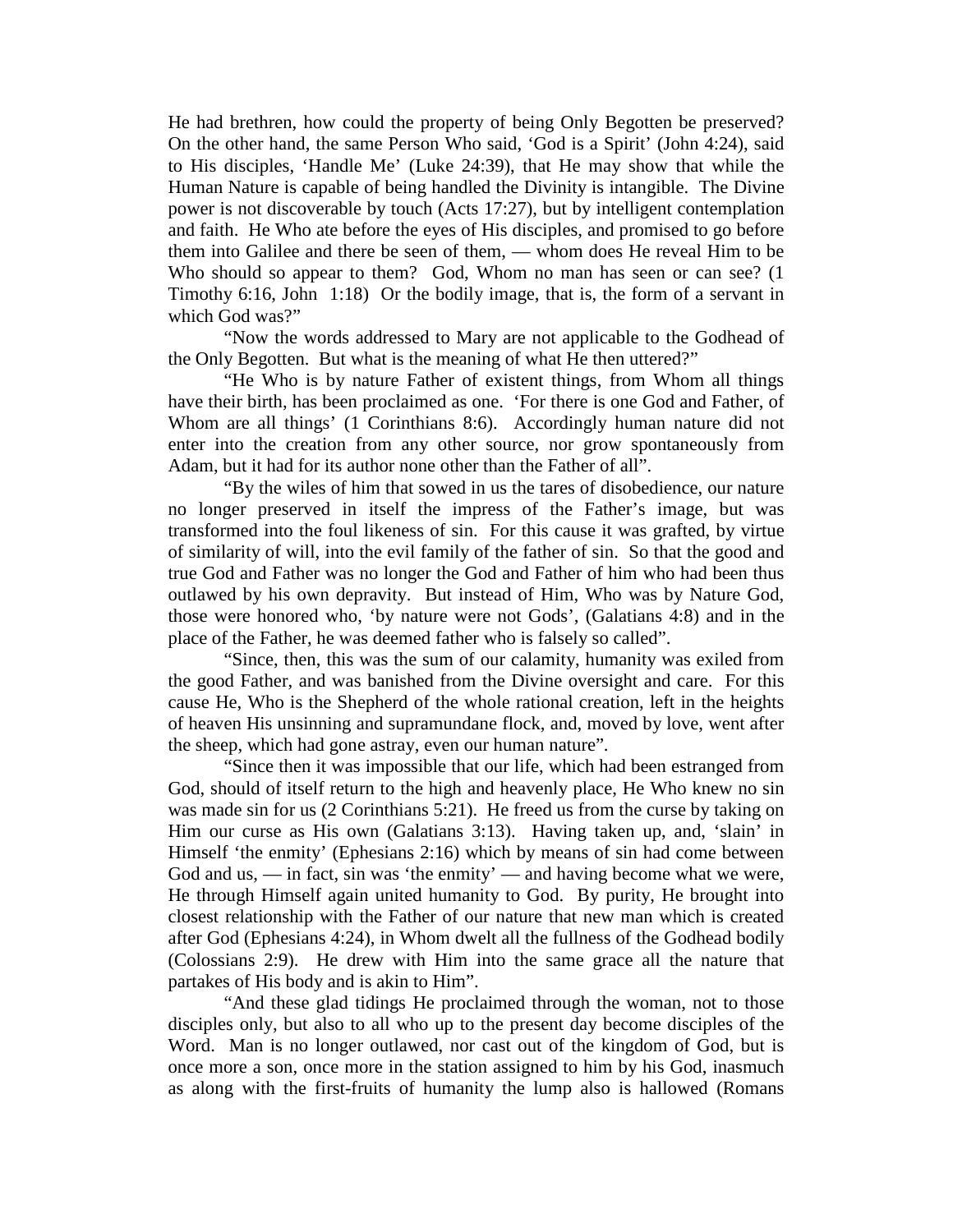11:16). "For behold," He says, "I and the children whom God hath given Me" (Hebrews 2:13, Isaiah 8:18). Therefore, it was not the intangible, immutable, and invisible God, but the moving, visible, and tangible nature which is proper to humanity, that gave command to Mary to minister the word to His disciples".

John Chrysostom noted that, "Among those very men who had put Christ to death, they exhibit the proofs of His Resurrection; among those who had crucified and buried Him, in the very town in which the iniquitous deed had been perpetrated; thereby stopping the mouths of all foreign objectors. For when even those who had crucified Him appear as believers (Acts 2:36- 41), clearly this proved both the fact of the Crucifixion and the iniquity of the deed, and afforded a mighty evidence of the Resurrection" (Homily I on Acts 1).

Chrysostom also spoke of the fears of the Twelve, being few in numbers, but yet living among the thousands of men who had crucified Christ. The Lord put their fears to rest with the Promise of the Spirit. He also noted, "And how was it, if the Spirit had not yet come, that He said (on the evening of the Resurrection), 'Receive the Holy Spirit?' (John 20:22). In order to render them capable and meet for the reception of Him! If Daniel passed out at the sight of an angel (Daniel 10:5-17), much more would these when about to receive so great a grace."

Chrysostom also noted that the greater matters of teaching were reserved for the Spirit, that the disciples might not imagine Him inferior (Ibid.).

#### **The Right Hand of Power**

At His trial, the Lord had told His accusers, "Hereafter you will see the Son of Man sitting at the Right Hand of Power and coming on the clouds of heaven" (Matthew 26:64, Mark 14:62). This, the High Priest considered blasphemy and asked for the death sentence (Matthew 26:65, Mark 14:62). At His Ascension, the two angels told the disciples, "This same Jesus who was taken up from you into heaven, will come in like manner as you saw Him go into heaven" (Acts 1:11). As He ascended, "a cloud received Him out of their sight" (Acts 1:9). Daniel spoke of Him coming on the clouds of heaven (Daniel 7:13), and the Lord confirmed this to His disciples (Matthew 24:30).

The Ascension text states, "He was taken up and a cloud received Him out of their sight" (Acts 1:9). This is reminiscent of the pillar of cloud by day and the pillar of fire by night that led Israel out of Egypt (Exodus 13:21-22, 14:24). Other encounters with the cloud:

- Moses ascending Mt. Sinai into the cloud to receive the Law (Exodus 24:16-18)
- The pillar of cloud stood at the entrance to the Tabernacle to speak to Moses (Exodus 33:9)
- When the Ark entered Solomon's Temple, the cloud filled the house and the priests could not stand to serve (1 Kings 8:10-11; see also Exodus 40:35)
- At the end of time, smoke similarly fills the Temple of the Tabernacle of Testimony in heaven (Revelation 15:5-8)

The term Right Hand of Power comes primarily from the Psalms. For example, the Lord's Right Hand:

• Is exalted and victorious (Psalm 89:13, 98:1, 118:15)